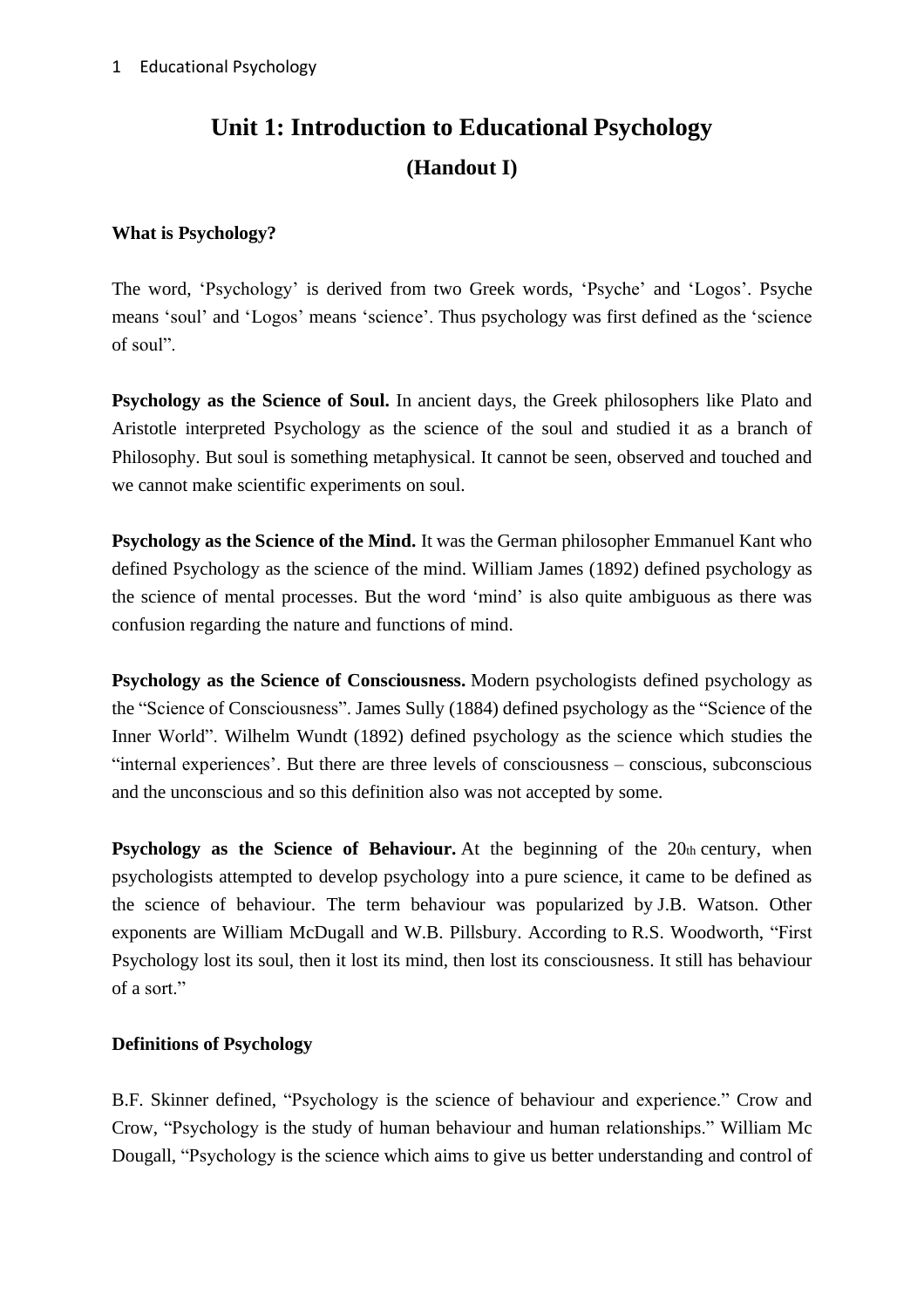the behaviour of the organism as a whole." Kurt Koffka, "Psychology is the scientific study of the behaviour of living creatures in their contact with the outer world."

## **Meaning of Educational Psychology**

Educational psychology is one of the branches of psychology to study the behaviour of the learner in relation to his education. As specialized branch of psychology concerns itself with suggesting ways and means of improving the process and products of education, enabling the teacher to teach effectively and the learners to learn effectively with the minimum effort.

It is thus designated as the service of education. It has simplified the tasks and improved the efficiency of the teacher or all those connected in the process and products of education by supplying them with the essential knowledge and skills in much need the same way as science and technology has helped in making possible maximum output through minimum input in terms of time and labour in our day-to-day activities.

Educational psychology is that branch of psychology which deals with the application of psychological findings in the field of education. In other words it deals with the human behaviour in educational situations. It is the systematic study of the development of the individual in the educational settings.

It is the scientific study of human behaviour by which it can be understood, predicated and directed by education to achieve goals of life.

## **Definitions of Educational Psychology**

- **C.E. Skinner:** "Educational psychology is the branch of psychology which deals with teaching and learning".
- **Crow and Crow:** "Educational psychology describes and explains learning experience of an individual from birth to old age".
- **E. A. Peel:** "Educational psychology is the science of education".
- **Trow** describes, "Educational psychology is the study of psychological aspects of educational situations".
- **Stephens** says, "Educational psychology is the study of educational growth and development".
- **Judd** describes educational psychology as, "a scientific study of the life stages in the development of an individual from the time he is born until he becomes an adult."

In the words of **E.A. Peel,** "Educational psychology helps the teacher to understand the development of his pupils, the range and limits of their capacities, the processes by which they learn and their social relationships."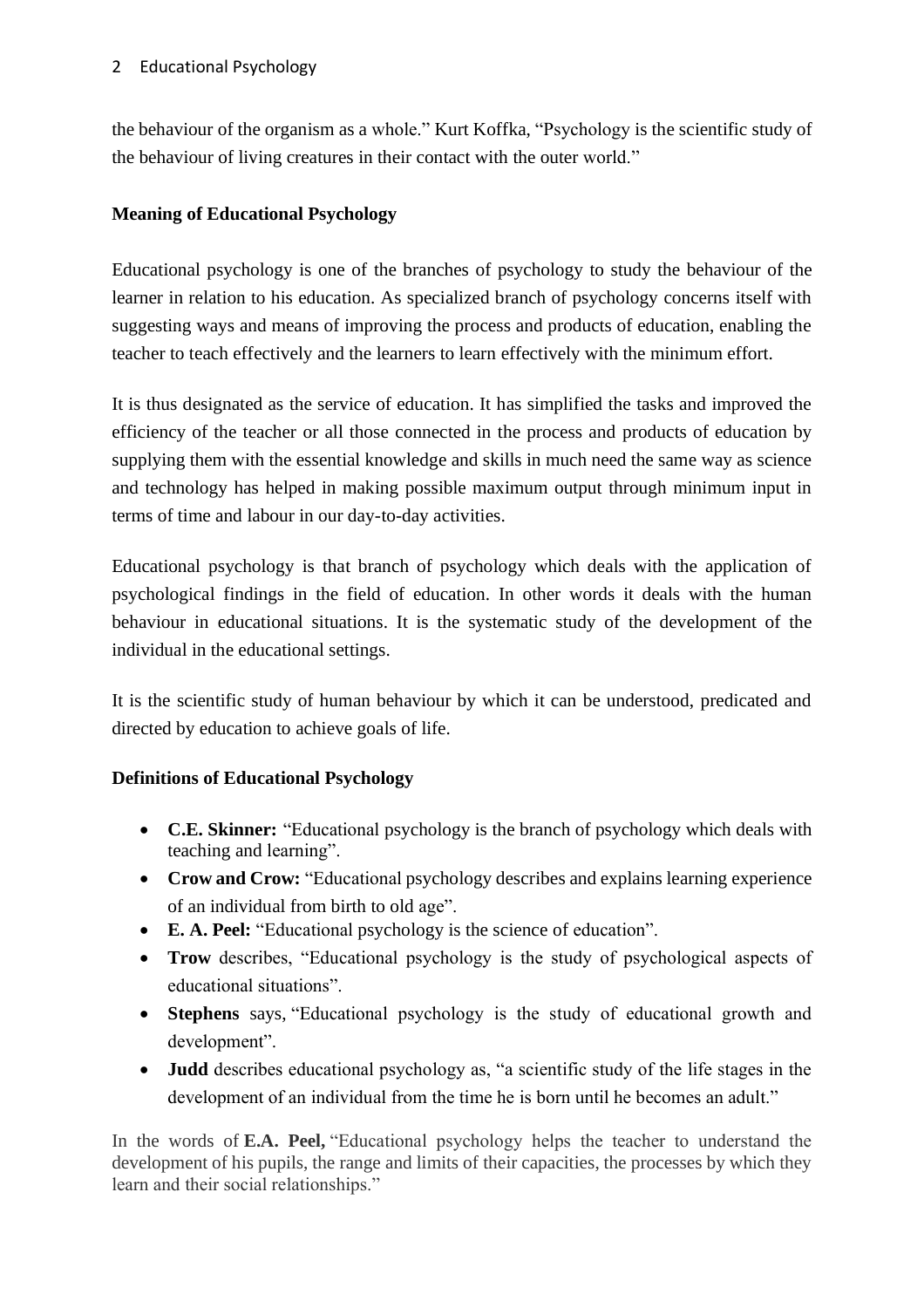(In this way, the work of the Educational Psychologist resembles with that of an Engineer, who is a technical expert. The Engineer supplies all the knowledge and skill essential for the accomplishment of the job satisfactorily… for example, construction of a bridge.). In the same way Educational Psychologists, who is a technical expert in the field of Education, supplies all the information, principles and techniques essential for:

- · Understanding the behaviour of the pupil in response to educational environment and
- · Desired modification of his behaviour to bring an all-round development of his personality.

Thus, Educational Psychology concerned primarily with understanding the processes of teaching and learning that take place within formal environments and developing ways of improving those methods. It covers important topics like learning theories; teaching methods; motivation; cognitive, emotional, and moral development; and parent-child relationships etc.

In short, it is the scientific discipline that addresses the questions: "Why do some students learn more than others?" and "What can be done to improve that learning?"

#### **The Nature of Educational Psychology:**

Its nature is scientific as it has been accepted that it is a Science of Education. We can summarize the nature of Educational Psychology in the following ways:

1. **Educational Psychology is a science.** (Science is a branch of study concerned with observation of facts and establishment of verifiable general laws. Science employs certain objective methods for the collection of data. It has its objectives of understanding, explaining, predicting and control of facts.) Like any other science, educational psychology has also developed objective methods of collection of data. It also aims at understanding, predicting and controlling human behaviour.

2. **Educational Psychology is a natural science.** An educational psychologist conducts his investigations, gathers his data and reaches his conclusions in exactly the same manner as physicist or the biologist.

3. **Educational psychology is a social science.** Like the sociologist, anthropologist, economist or political scientist, the educational psychologist studies human beings and their sociability.

4. **Educational psychology is a positive science.** Normative science like Logic or Ethics deals with facts as they ought to be. A positive science deals with facts as they are or as they operate. Educational psychology studies the child's behaviour as it is, not, as it ought to be. So it is a positive science.

5. **Educational psychology is an applied science.** It is the application of psychological principles in the field of education. By applying the principles and techniques of psychology, it tries to study the behaviour and experiences of the pupils. As a branch of psychology it is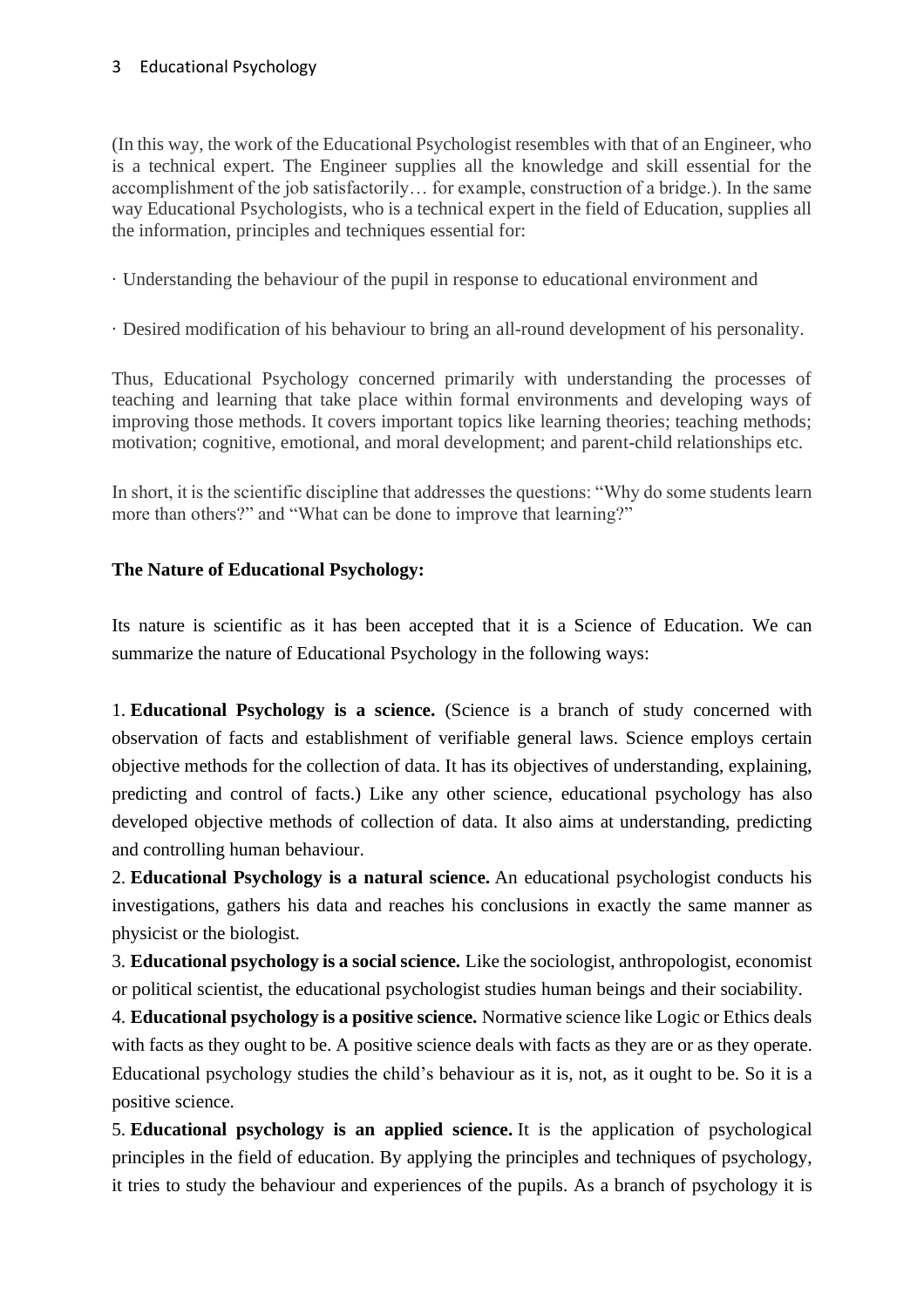parallel to any other applied psychology. For example, educational psychology draws heavily facts from such areas as developmental psychology, clinical psychology, abnormal psychology and social psychology.

6. **Educational psychology is a developing or growing science.** It is concerned with new and ever new researches. As research findings accumulate, educational psychologists get better insight into the child's nature and behaviour.

Thus, educational psychology is an applied, positive, social, specific and practical science. While general science deals with behaviour of the individuals in various spheres, educational psychology studies the behaviour of the individual in educational sphere only.

#### **Nature of Educational psychology as scientific because:**

The nature of educational psychology is regarded as scientific because it is organized, systematic and universally accepted body, wherein the facts remain constantly in search of truth through research and experimentation. Employs scientific methods in its study and its results are subjected to further verification and modification.

- **1. Laws of educational psychology are universal:** Educational psychology possesses a well-organized, systematic and universally accepted body of facts supported by the relevant psychological laws and principles.
- **2. Scientific methods:** Educational psychology employs scientific methods and adopts a scientific approach for studying the learner's behaviour such as observation, experimentation, clinical investigation and generalization, etc.
- **3. Constant search of the truth:** The results of any study in educational psychology can be challenged and are modified or altered in terms of the latest explanations and findings. So the findings of any study are never taken as absolute and permanent.
- **4. Reliability:** Educational psychology does not accept hearsay and not take anything for granted. It emphasizes that essentially there is some definite causes linked with a behaviour and the causes of this behaviour are not related to supernatural phenomena.
- **5. Positive science:** Educational psychology is a positive science rather than a normative science.
- **6. Applied behavioural science:** Educational psychology is an applied/behavioural science.
- **7. Developing positive science:** Educational psychology cannot claim the status of a developed positive science like other natural or applied sciences. It is considered as one of the developing positive sciences of the learner's behaviour.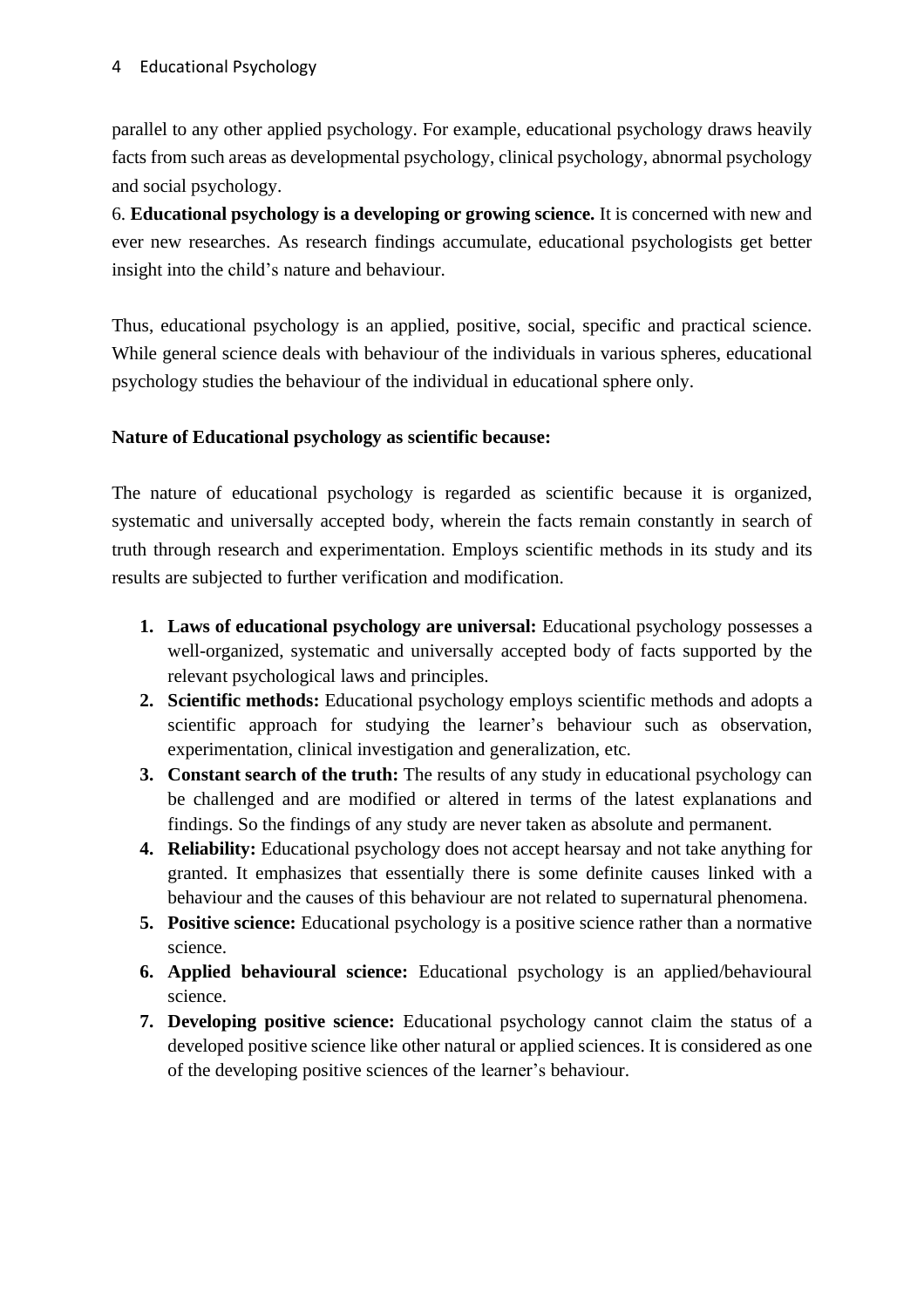#### 5 Educational Psychology

## **Objectives of Educational Psychology:**

The general objectives of educational psychology are:

- 1. To provide a body of facts and methods which can be used in solving teaching problems.
- 2. To develop a scientific and problem-solving attitude.
- 3. To train in thinking psychologically about educational problems.

# **Education vs Schooling**

Even though schooling is frequently misidentified as education, there is much difference between education and schooling. The term education encompasses basically two meanings. They are formal and informal ways of gaining knowledge while schooling stands for the initial and secondary stage of formal education system that take place in school. Education as mentioned above can take place not only through informal ways such as learning from peers, life experiences, by reading or learning things through online sources but also through formal means. For instance, through educational institutions like school, university or even training colleges. Thus, it becomes clear schooling is one branch of formal education in the wide arena of education.

## **Teaching Objectives of Educational Psychology:**

1. To develop an understanding and appreciation of the dietary and environmental factors which underline learning ability.

2. To provide base for understanding the nature and principles of learning and to supply the techniques for its improvement.

3. To understand and appreciated factors influencing individual ability to learn.

4. To provide understanding of the external factors like training aids, libraries, classrooms which are largely within the control of the teacher and the institution.

5. To evaluate teaching efficiency.

6. To develop an appreciation of the individual and importance of the individual with their individual differences.

## **Scope of Educational Psychology:**

Scope of educational psychology tells us the areas of application. In other words, it can be called the subject matter of educational psychology.

**1. Human Behaviour.** It studies human behaviour in the educational context. Psychology is the study of behaviour and education aims at modification of behaviour. Hence the influence of Educational Psychology has to be reflected in all aspects of education.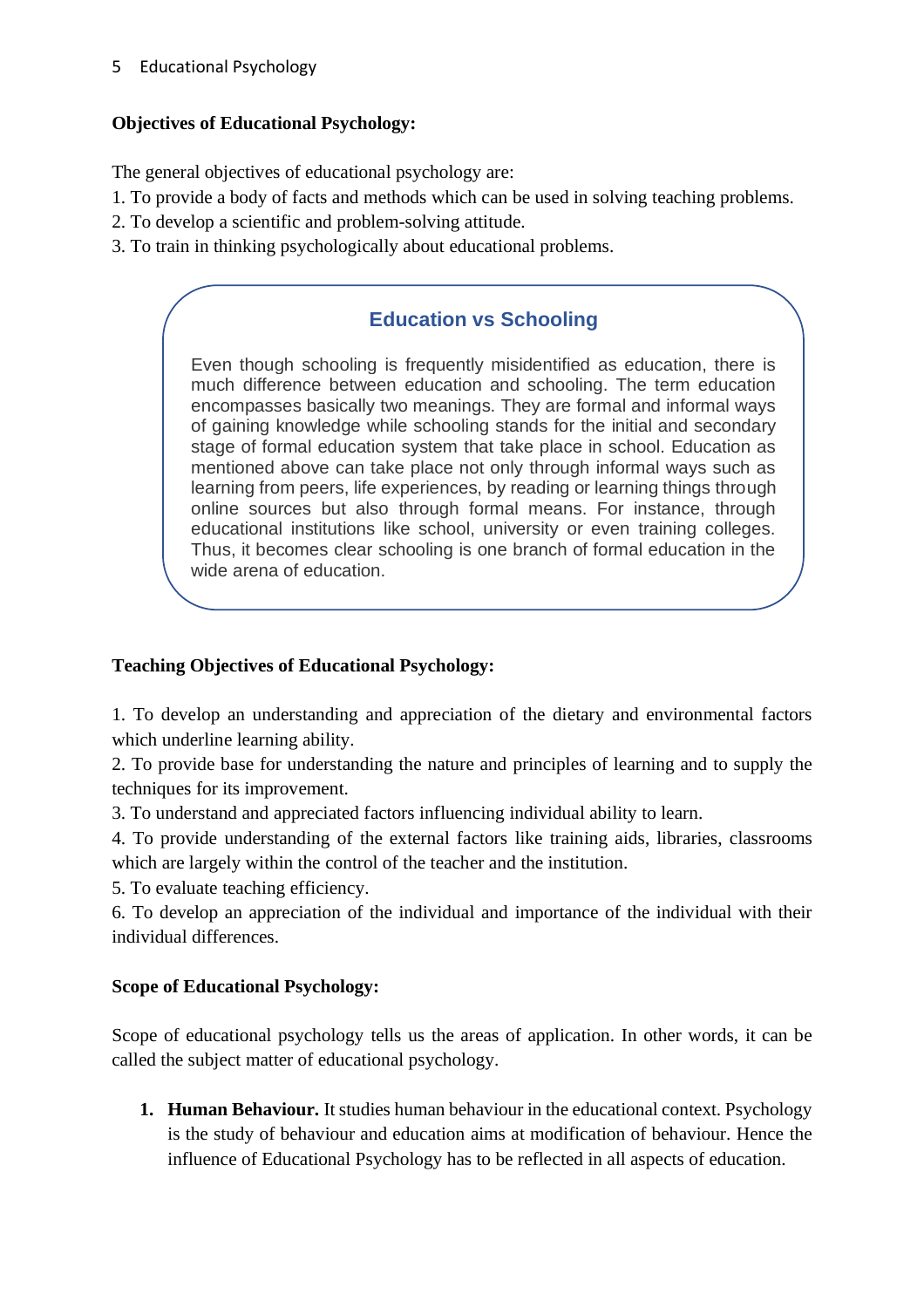- **2. Growth and development.** It studies the principles governing growth and development. The insight provided by the study will help in scientifically planning and executing learner oriented programmes of education.
- **3. The Learner.** The subject-matter of educational psychology is knitted around the learner. Therefore, the need of knowing the learner and the techniques of knowing him well. The topics include – the innate abilities and capacities of the individuals, individual differences and their measurements, the overt, covert, conscious as well as unconscious behaviour of the learner, the characteristics of his growth and development and each stage beginning from childhood to adulthood.
- **4. The Learning Experiences.** Educational Psychology helps in deciding what learning experiences are desirable, at what stage of the growth and development of the learner, so that these experiences can be acquired with a greater ease and satisfaction.
- **5. Learning process:** After knowing the learner and deciding what learning experiences are to be provided, Educational Psychology moves on to the laws, principles and theories of learning. Other items in the learning process are remembering and forgetting, perceiving, concept formation, thinking and reasoning, problem solving, transfer of learning, ways and means of effective learning etc.
- **6. Learning Situation or Environment.** Here we deal with the environmental factors and learning situations which come midway between the learner and the teacher. Topics like classroom climate and group dynamics, techniques and aids that facilitate learning and evaluation, techniques and practices, guidance and counselling etc. For the smooth functioning of the teaching-learning process.
- **7. Evaluation of learning process:** Some forms of evaluation inevitable in teaching. Also in all fields of activity when judgments used to be made, evaluation plays an important role. Even when we want to cross a road we make a judgment whether it is safe to cross the road. Effectiveness of learning process always depends on the evaluation as it gives the knowledge of result which helps the learner as well as the teacher to modify or correct oneself. Educational psychology guides are by explaining the different methods of assessment contributing to the effectiveness of learning process. Knowing the learner, acquiring the essential skill in teaching and evaluation are the focal points in the study of educational psychology.
- **8. Individual differences.** It is universally accepted that every individual differs from every other individual. This idea has been brought to light by Educational Psychology.
- **9. Personality and adjustment.** Education has been defined as the all-round development of the personality of an individual. If educational has to fulfil this function all instructional programmes have to be based on the principles governing the nature and development of personality.
- **10. The Teacher:** The teacher is a potent force is any scheme of teaching and learning process. It discusses the role of the teacher. It emphasizes the need of 'knowing thyself' for a teacher to play his role properly in the process of education. His conflicts, motivation. Anxiety, adjustment, level of aspiration etc. It throws light on the essential personality traits, interests, aptitudes, the characteristics of effective teaching etc. so as to inspire him for becoming a successful teacher.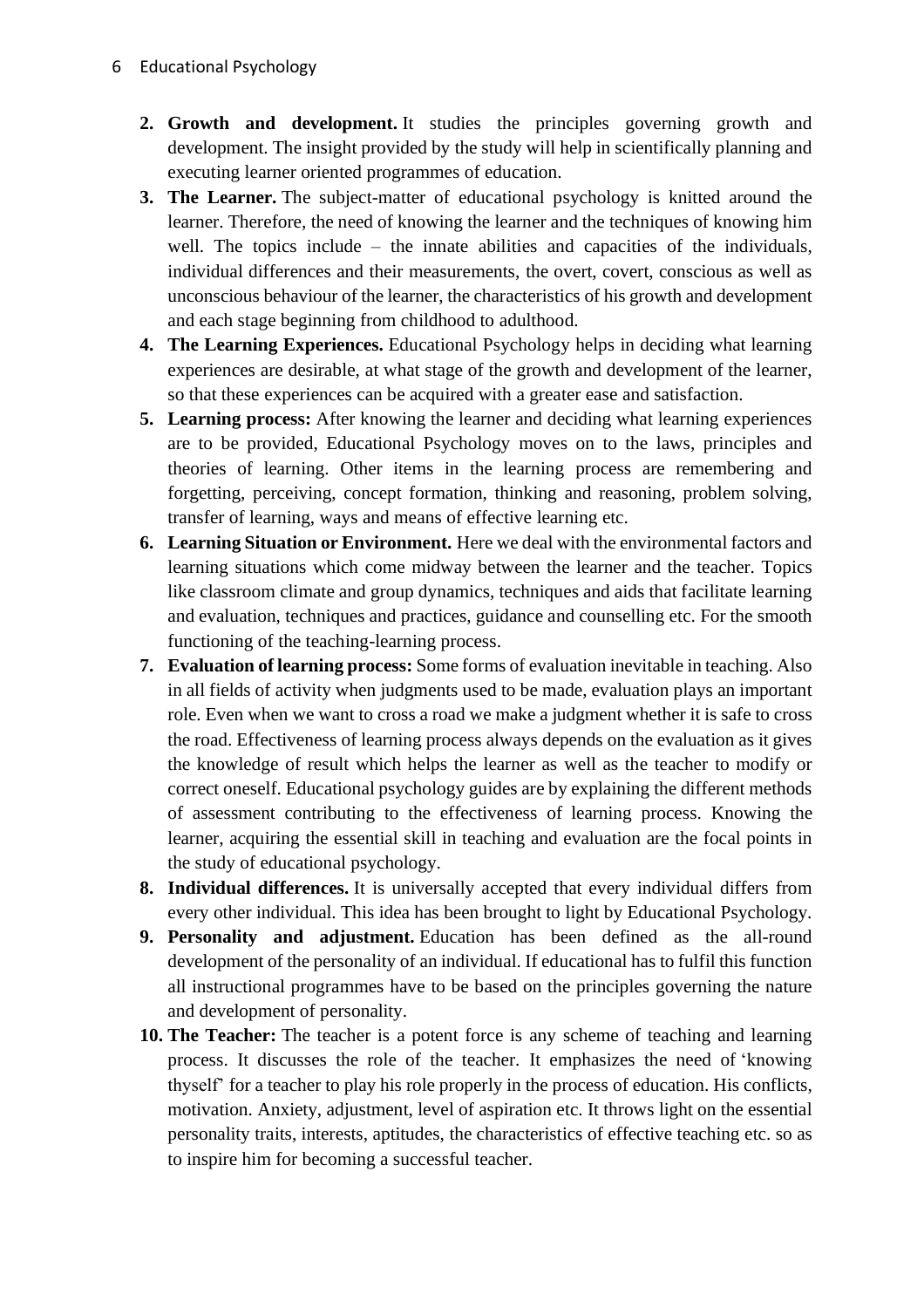**11. Guidance and Counselling.** Education is nothing by providing guidance and counselling required for the proper development of the child. This is very true, especially in the light of the extremely complex and problematic situation one has to face in the fast growing world. Educational psychology has come to the rescue by developing principles and practical measures helpful for providing effective guidance and counselling.

We can conclude by saying that Educational Psychology is narrower in scope than general psychology. While general psychology deals with the behaviour of the individual in a general way, educational psychology in concerned with the behaviour of the learner in an educational setting.

#### **Relevance Of Educational Psychology For Teachers**

Educational psychology has contributed considerably to the creation of the modern system of education. The knowledge of educational psychology helps the teacher in the following ways:

1. **To understand the Stages of Development:** Psychology has clearly shown that human life passes through different stages of development before it reaches adulthood. They are infancy, childhood, adolescence and adulthood. Psychologists have also thoroughly studied the characteristic behaviour patterns in these different periods of life. Identification of these periods with different sets of characteristics and attributes as regards physical, mental and emotional development greatly help educationists to design curriculum and determine appropriate methods of teaching for students at different stages.

2. **To Know the Learner:** The child or the learner is the key factor in the teaching-learning process. Educational psychology helps the teacher to know his interests, attitudes, aptitudes and the other acquired or innate capacities and abilities; to know the stage of development linked with his social, emotional, intellectual, physical and aesthetic needs; to know his level of aspiration, his conscious and unconscious behaviour; his motivational and group behaviour; his conflicts, desires and other aspects of his mental health. So that perfect guidance and help can be provided and positive attitude towards the learner can be formed.

3. **To Understand the Nature of Classroom Learning:** Educational Psychology helps the teacher to adapt and adjust his teaching according to the level of the learners. A teacher is teaching in a class but a large number of students do not understand the subject-matter which is being taught. To deal with the students effectively in the class the teacher must have the knowledge of the various approaches to the learning process, principles, laws and factors affecting it then only he/she can apply remedial measures in the learning situation.

4. **To Understand the Individual Differences:** No two persons are exactly alike. Pupils differ in their level of intelligence, aptitudes, likes and dislikes and in other propensities and potentialities. There are gifted, backward, physically and mentally challenged children. Thus, psychology tells the teacher about the individual differences among the students in the class and the procedure, methodology and techniques to be adopted for them.

5. **To Solve Classroom Problems:** There are innumerable problems like truancy, bullying, peer pressure, ethnic tensions, cheating in tests etc. Educational Psychology helps to equip the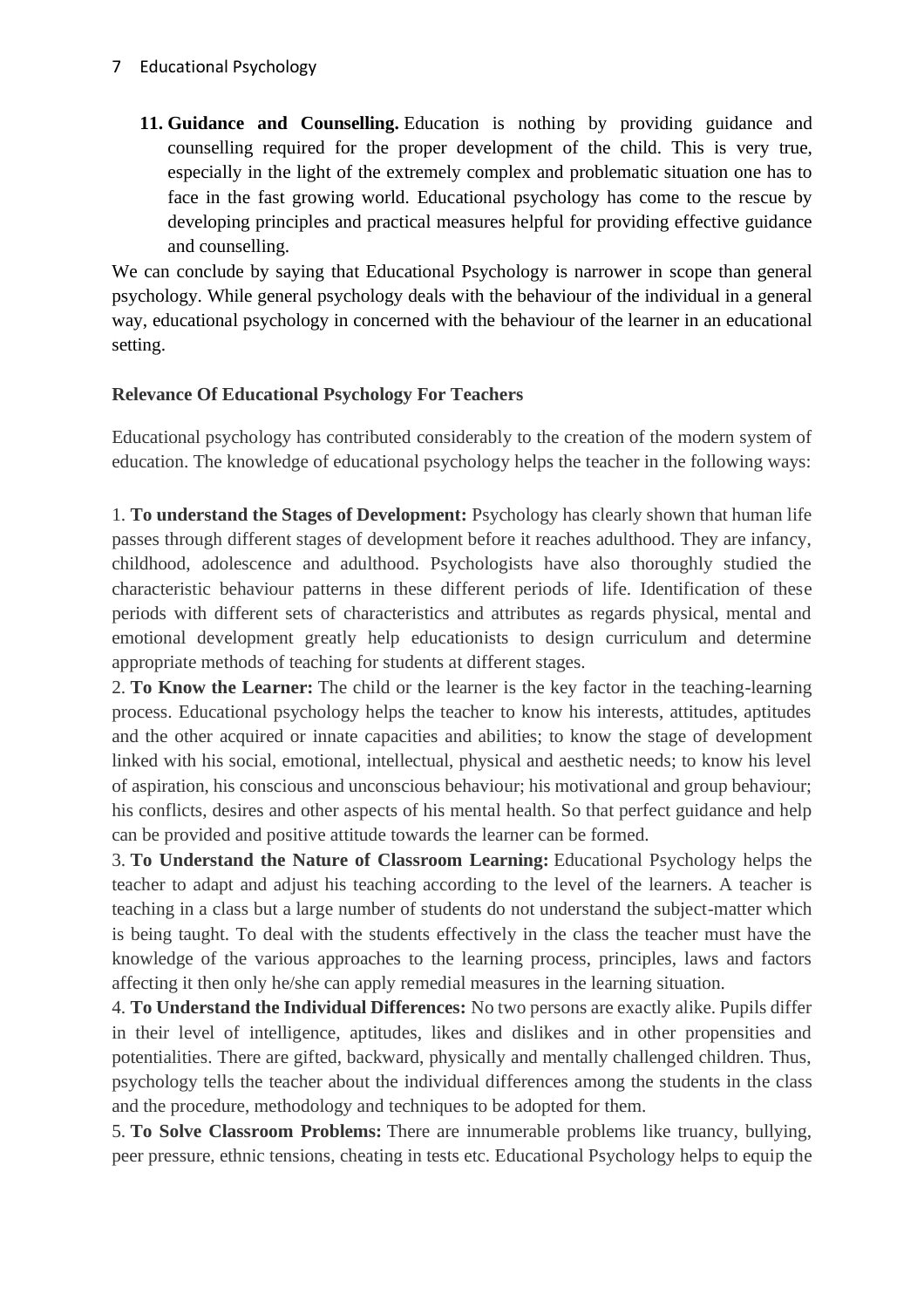teacher by studying the characteristics of the problem children, the dynamics of the group, behavioural characteristics and adjustments.

6. **To develop Necessary Skills and Interest in Teaching:** Educational psychology helps the teacher to acquire and develop necessary qualities and skills to deal with the problems created by the pupils, maintain a healthy atmosphere in the classroom and show concern regarding the progress of the child.

7. **To Understand Effective Methods of Teaching:** Educational Psychology has discovered several new approaches, principles. methods and techniques of teaching which are very helpful in today's teaching-learning process. Educational psychology tells us how significant play and recreation are for the children and how play-way methods turn learning into an interesting task.

8. **To Understand the Influence of Heredity and Environment on the Child:** Educational psychology helps the teacher to know that the child is the product of heredity and environment. They are the two sides of a coin. Both play a prominent part in the all-round development of the child. While the child is born with a number of hereditary qualities, environment helps them to be modified according to the requirements of the society.

9. **To Understand the Mental Health of the Child:** Educational Psychology helps the teacher to know what are the factors responsible for the mental ill-health and maladjustment of a student and to suggest improvement thereof. Besides this, it also provides the teacher with necessary insight to improve his own mental status to cope up with the situation.

10. **To Understand the Procedure of Curriculum Construction:** Curriculum is an integral part of the teaching-learning process. Curriculum should be child-centred and fulfil the motives and psychological needs of the individual because child capacities differ from stage to stage. Educational psychology helps the teacher to suggest ways and means to curriculum framers to prepare sound and balanced curriculum for the children.

11. **To Provide Guidance and Counselling:** Today guidance to a child at every stage of life is needed because psychological abilities, interests and learning styles differ from person to person. Similarly, what courses of study the child should undertake in future is also a vital question. All these can be answered well if the teacher knows the psychology of children.

12. **To Understand Principles of Evaluation and Assessment:** Evaluation is an integral part of the teaching-learning process. How to test the potentialities of the child depends upon the evaluation techniques. The development of the different types of psychological tests for the evaluation of the individual is a distinct contribution of educational psychology.

13. **To inculcate Positive and Creative Discipline:** The slogan of the traditional teachers was "spare the rod and spoil the child." Flogging the child was the chief instrument. Educational Psychology has replaced the repressive system with the preventive system. Now teachers adopt a cooperative and scientific approach to modify the behaviour of the students. Emphasis is laid on self-discipline through creative and constructive activities.

14. **Educational Psychology and Research:** Educational psychologists conduct research to improve the behaviour of human beings in the educational situation. For this purpose it helps in developing tools and devices to measure the performance and suggest remedial measures thereof.

15. **To Know Himself/Herself:** Educational Psychology helps the teacher to know about himself/herself. His/her own behaviour pattern, personality characteristics, likes and dislikes,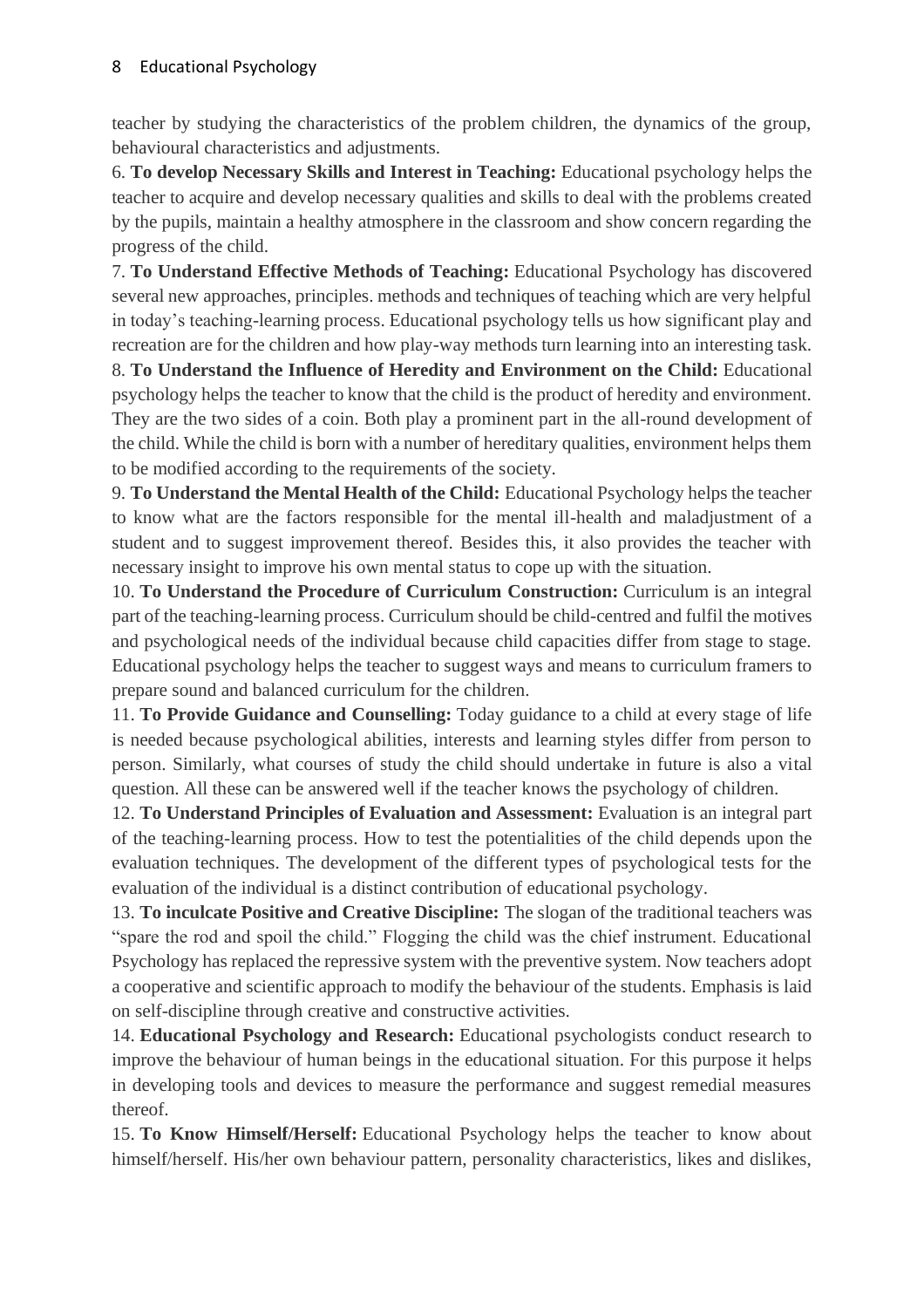motivation, anxiety, conflicts, adjustment etc. All this knowledge helps him in growing as a successful teacher.

16. **Educational Psychology Helps in Professional Growth, Changing Attitude and Innovative Thinking:** Inside the classroom, educational psychology has enabled the teacher to achieve proper conditioning of pupils by achieving and directing classroom programmes on human lives. Not only this, educational psychologists are busy in finding out innovations in the field of education. These innovations will bring about professional growth of the teacher.

In **Conclusion,** we can say that educational psychology has contributed considerably to the creation of the modern system of education. In teaching, we are dealing with three elements – the teacher, the student, and the subject. It has helped teachers, headmasters, administrators, inspectors, guidance and counselling workers, social workers to significantly develop an impartial and sympathetic attitude towards children and form them into integrated personalities.

**\_\_\_\_\_\_\_\_\_\_\_\_\_\_\_\_\_\_\_\_\_\_\_\_\_\_\_\_\_\_\_\_\_\_\_\_\_\_\_\_\_\_\_\_\_\_\_\_\_\_\_\_\_\_\_\_\_\_\_\_\_\_\_\_\_\_**

# **Methods**

Educational psychology like any other science, makes use of scientific methods in collecting data about learner, learning process and evaluation.

- 1. To get facts about learning behaviour rather than opinions.
- 2. To get good information so that the learner can be guided.

Educational psychology as a science of education deals with the problems of teaching and learning and helps the teacher in his task of modifying the learners behaviour and bringing about an all-round development of his personality.

Therefore, while in psychology the scope of study and the field of operation are extended to cover the behaviour of all living organisms related to all their life activities in educational psychology, the scope of such behavioural study is limited within the confines of the teaching, learning processes, i.e. studying the behaviour of the learners in relation to their educational environment and the all-round development of their personality.

Thus the subject of educational psychology must be centred around the process of teaching and learning for enabling the teacher and learner to do their jobs as satisfactory as possible. Thus educational psychology definitely covers the topics helpful in suggesting principles and techniques for the selection of the learning experience appropriate to each developmental stage of the childhood.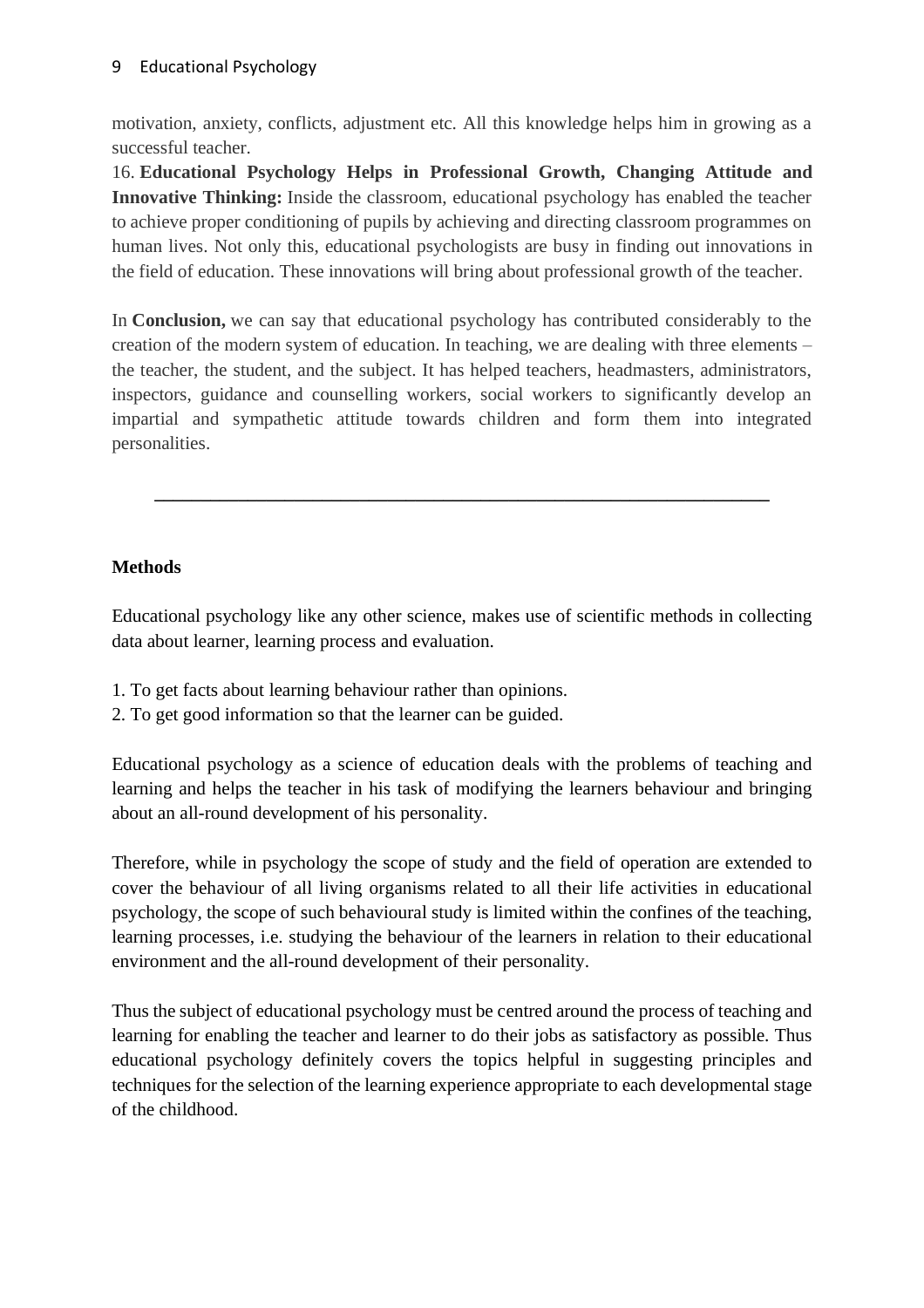Hence it includes the study of the behavior of the learner in the educational environment. It also includes the topics and content which are specifically meant for improving the process and products of education mainly centred around the teaching learning process.

Therefore, this study includes:

1. In knowing the learner.

2. Enabling the teacher to know their self-strengths, limitations and to acquire essential teaching skills.

- 3. Selection and organization of proper learning.
- 4. Experiences suited to the individuality and developmental stages of the learner.
- 5. Suggesting suitable methods and techniques for providing the desired learning experience.
- 6. In arranging proper learner situation.

# **Methods of Educational Psychology:**

Educational psychology is the scientific or systematic study of the behaviour of the learner in relation to his educational environment. This behaviour can be studied by a simple approach called observation. However, this observation method has to be adjusted depending upon the conditions in which observations have to be made, the procedure and tools adopted.

The following are the various methods of observation under different situations:

**1. Introspection method:** This method which is the oldest method of studying behaviour where the learner should make a self-observation, i.e. looking inwards. For example, when a person is angry he may be asked to determine how he felt during that period of anger by his own observation.

This method is simple, direct, cheap and reveals one's behaviour. But this method lacks reliability and can be used only for adult normal human beings. This method requires the support of other methods which are more reliable.

**2. Observation method:** In this method the learner's behaviour is observed under natural conditions by other individuals. Such observation will be interpreted according to the perception of the observer. This helps to find out behaviour by observing a person's external behaviour.

For example, if a person frowns we can say that he is angry. But when we are studying behaviour in natural conditions we have to wait for the event to take place. This method is helpful in studying the behaviour of the children. However, this method will explain only observed behaviour, subjectivity of the investigation may affect the results.

**3. Experimental method:** In this method, behaviour is observed and recorded under controlled conditions. This is done in psychological laboratory or in classrooms or outside the classrooms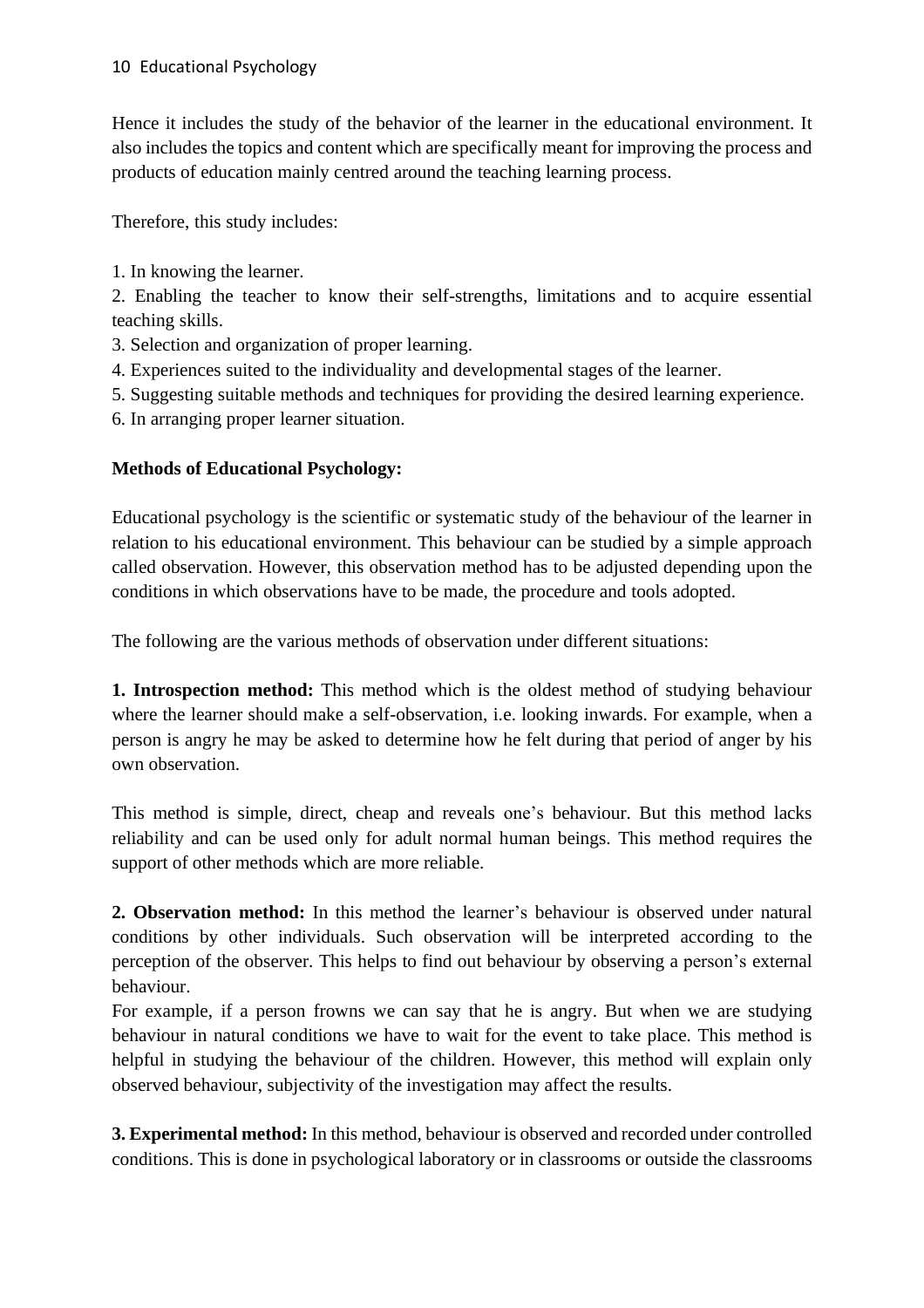in certain physical or social environment. Accordingly the cause and effect relationships are established.

Theories of behaviour can be developed. These experiments require the creation of artificial environment. Therefore, the scope is limited. Human behaviour is very dynamic and unpredictable. This method is also costly and time consuming.

4. **Case history method:** This method is one of the steps used in the clinical method ofstudying behaviour. This method is used for those who are suffering from physical or mental disorders. For this the case history has to be made of the earlier experiences of the individual which may be responsible for the present behaviour. Information is also collected from his parents, family, relatives, guardians, neighbours, friends, teachers, and from reports about the individual's past. This information will enable the clinical psychologists to diagnose and suggest treatment if there is any problem. However, this method will be successful only if the clinical researcher is technically efficient. The findings are limited to the individuals observed and the findings cannot be generalized.

## **Relationship Between Education and Psychology**

Psychology is closely related to education. Education is the modification of behaviour in a desirable direction or in a controlled environment and psychology is the study of behaviour or science of behaviour. To modify the behaviour or to bring about some changes in the behaviour it is necessary to study the science of behaviour. Thus, education and psychology are logically related.

The developmental stages of children and characteristics are very essential factors which the teacher must know in order to be a successful teacher. The traditional education was subject centred and teacher dominated. But the modern concept of education has been changed into learning centred to learner centred.

#### **Today's education has become child centred:**

It is the child who is to learn according to his needs, interests and capacities. Hence, there is no doubt that a knowledge of psychology is quite essential for planning and organizing any educative effort. For this purpose all the great educators emphasize that education must have a psychological base.

Pestalozzi tried to psychologies education. Montessori and Froebel also advocated that education must be based on psychological principles. Almost all the aspects of education are guided by psychological principles.

#### **Different aspects of education related to psychological principles are as follows:**

1. The objectives of education at different stages have a psychological base.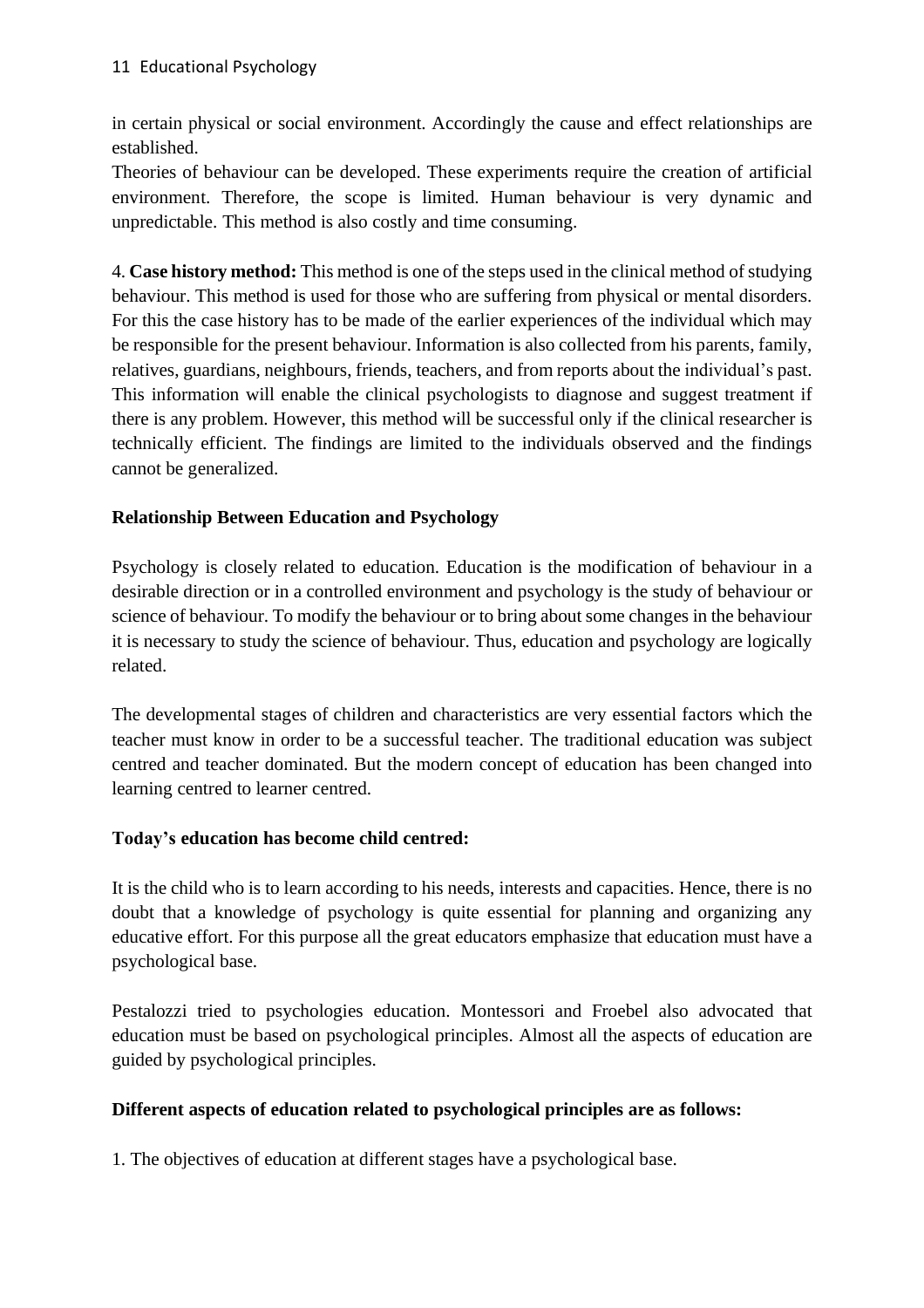#### 12 Educational Psychology

2. Preparation of curriculum for different stages as per the age, ability and capacities of the learner must be based on some of the psychological principles.

3. The teacher employs some of the suitable methods of teaching, appropriate motivational techniques and teaching devices which are also the contributions of educational psychology.

4. Solution of different educational problems through research are also the contribution.

5. Preparation of school time table and timing have also a psychological base.

6. Effective school administration and organization needs a knowledge of psychology.

7. Knowledge of psychology is necessary to study the gifted or the retarded child, the problem child and the maladjusted child.

8. The problem of discipline in the school can be tackled psychologically.

9. Educational psychology provides knowledge about mental health of the teacher.

10. Psychology provides knowledge about evaluation procedure for better learning in the school.

11. Better guidance can be provided for effective learning by studying the psychological traits of the learner.

Besides the above, better students participation in classroom teaching, individualized instruction, group activity, learning by doing etc. has a psychological base. So, we cannot think of education without psychology in modern education scenario.

# **A Brief History**

According to the modern definition of psychology, mind can be analysed functionally into different mental processes—cognitive, conative and emotive and is .expressed through behaviour of the interacting person. Hence psychology is a science of behaviour.

Psychology emerged as a scientific discipline as and when Wilhelm Wundt—the founder of experimental psychology— established the first psychological laboratory at Leipzig in Germany in the year 1879. From that time onward the learned world witnessed a host of renowned psychologists working in different aspects of mental performances and a long intellectual pursuit of psychological discoveries ensured.

This led more and more to the application of theories, branching, specialization, specification of methods as well as more and more qualitative and quantitative sophistication of techniques. One such branching encompasses the educational field and has been termed as Educational Psychology which emerged as a separate discipline, involving the general principles of experimental psychology applied in the field of education.

A great name in the history of educational thoughts in the early 19th century was Pestalozzi who psychologised education by emphasizing upon 'education' as a process of drawing out the functional mind of the individual.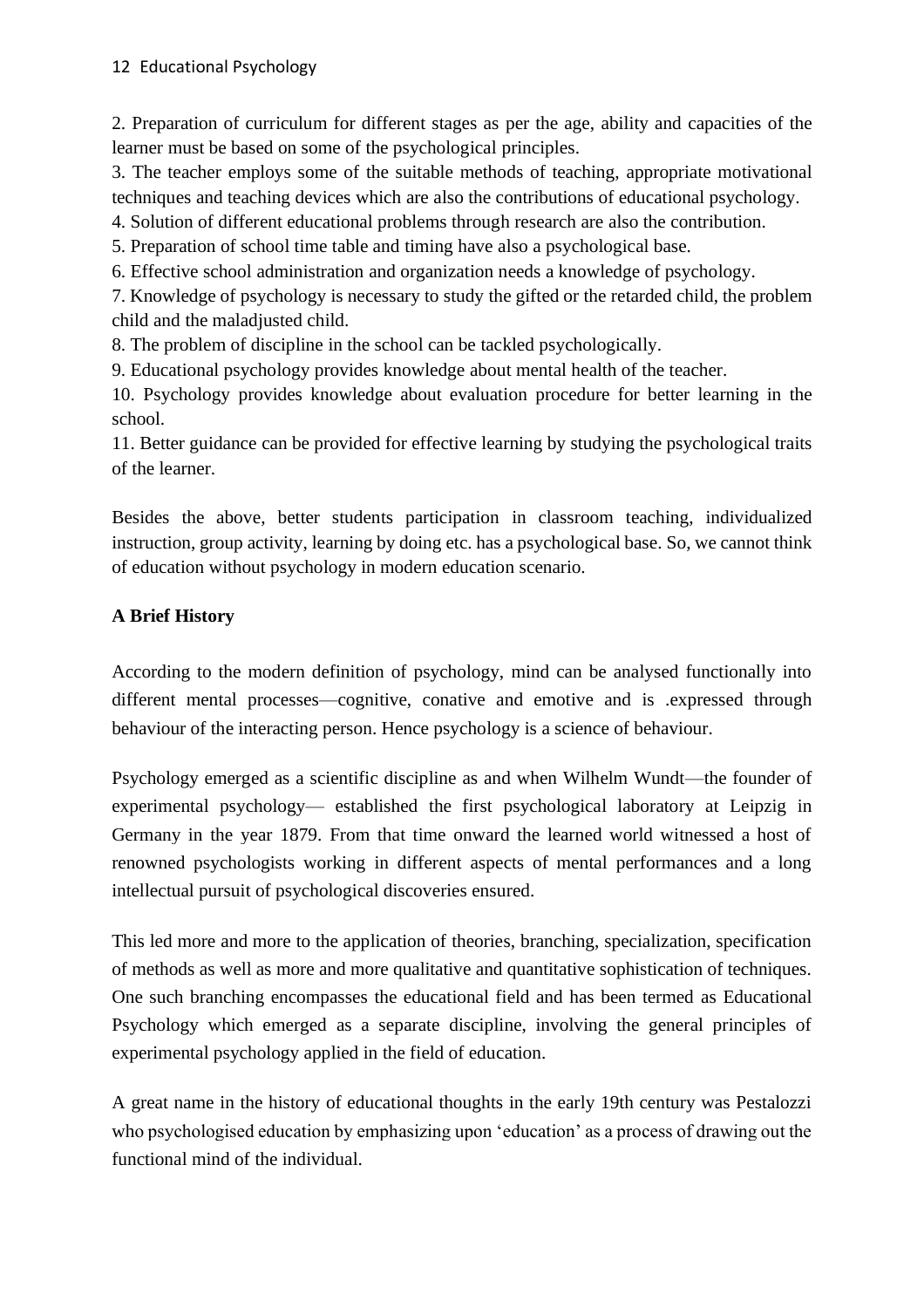The next great advance in educational psychology came about mid-nineteenth century when Johann Frederich Herbart, a German professor, formulated an approach to education based directly and avowedly upon psychology.

From the end part of nineteenth century till the beginning of twentieth century a number of famous psychologists started working in different lines of education applying the principles and techniques of general psychology. Among them mention may be made of Francis Galton, the oldest of the founders of educational psychology.

He conducted the first experimental investigation of associationism, tests on reaction time and sensory acuity. Stanley Hall, meanwhile, published his papers using the questionnaire to investigate the minds of children. In 1885, Ebbinghaus published his study on memory and, within the span of six years, events of importance like objective measurement, child psychology and learning experiments, all took place.

To add to the list enriching the movement was Galton's studies on nature-nurture problem, mental inheritance of ability, studies of twins, widespread realizations of individual differences in the psychological sense, various mental and physical developments as well as use of psychological tests and their statistical interpretation (particularly the correlational studies which was later followed by Karl Pearson), rating scales and questionnaires. "His most important theoretical contribution was the distinction in the 'Structure of mind' between a general broad ability of intelligence and special abilities entering only into narrower ranges of activity".

The next major contributor to the foundation of educational psychology was Alfred Binet in the field of intelligence testing. With assistance of Theophile Simon, he developed the first Binet Scale. Then comes John Dewey whose contribution is rather noteworthy in the field of educational philosophy than in the general psychological field.

After Dewey, from the year 1900 to some ten or twelve years more, educational psychology remained more or less in incubation till Edward L. Thorndike came out with his revolutionary 'laws of learning'.

He was possibly the first man to be called an educational psychologist in the modern sense of the term. He studied the art and science of learning very systematically and consistently. Then joined Woodworth with Thorndike and together they worked on transfer of training at the turn of the century.

Thorndike then published three volumes of Educational Psychology between 1913-14 consisting of his original work arising from experimental research. His studies in various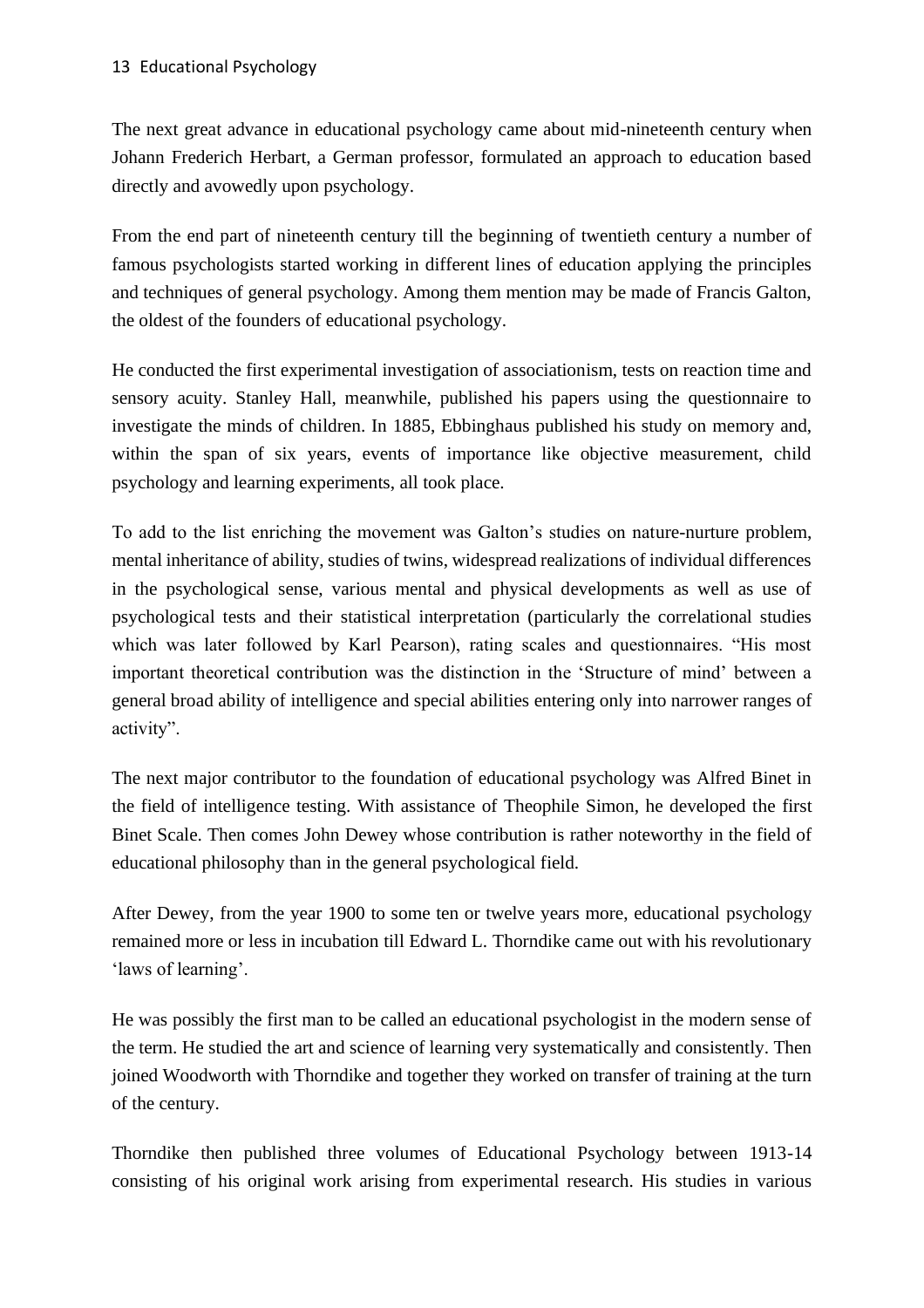related fields of education opened up new vistas to be trekked by later educational psychologists.

## **More about Educational Psychology's Scope**

Educational psychology embraced over the years various fields of education e.g. intelligence testing, mental abilities, achievement testing, child psychology, developmental psychology, school performance, mental deficiency, curriculum, personality, character, educational measurement and so on and so forth.

In 1910, the Journal of Educational Psychology was first published, to reveal experimental researches on various psychological issues regarding education and their interpretations.

In the recent past the field of educational psychology has become more complex as the vision of what it encompasses has broadened. Originally concerned with learning and measurement its scope has been extended with each succeeding generation to the point where now the newest extension is in social-educational field and a new branch emerged in educational psychology known as educational social psychology.

In conclusion, we may note that the aim of educational psychology is to apply psychological concepts and principles in order to improve educational practice. Educational psychology that has evolved as a new discipline tends to represent all the areas within psychology in general.

These include some distinct areas dealing with human development, individual difference in ability, aptitude and temperament, perception, motivation, learning, thinking, problem-solving, psychopathology, the dynamics of personality and group interactional processes.

The educational scientists have employed two strategies for applying psychology in education. Consequently, two kinds of researches had been advanced in the field of educational psychology; the first is the direct experimental investigation of learning in laboratory and school settings.

The second has been an attempt to distil from basic psychological research the educational proceedings to be employed in teaching-learning situation, implication of learning in its broader perspective (formal and informal learning), and also human nature and its interactions.

In this process educational psychology deals not only with the individual's own psychology and its functioning, but also an awareness of his interacting counterpart, the changing environment—both physical and social.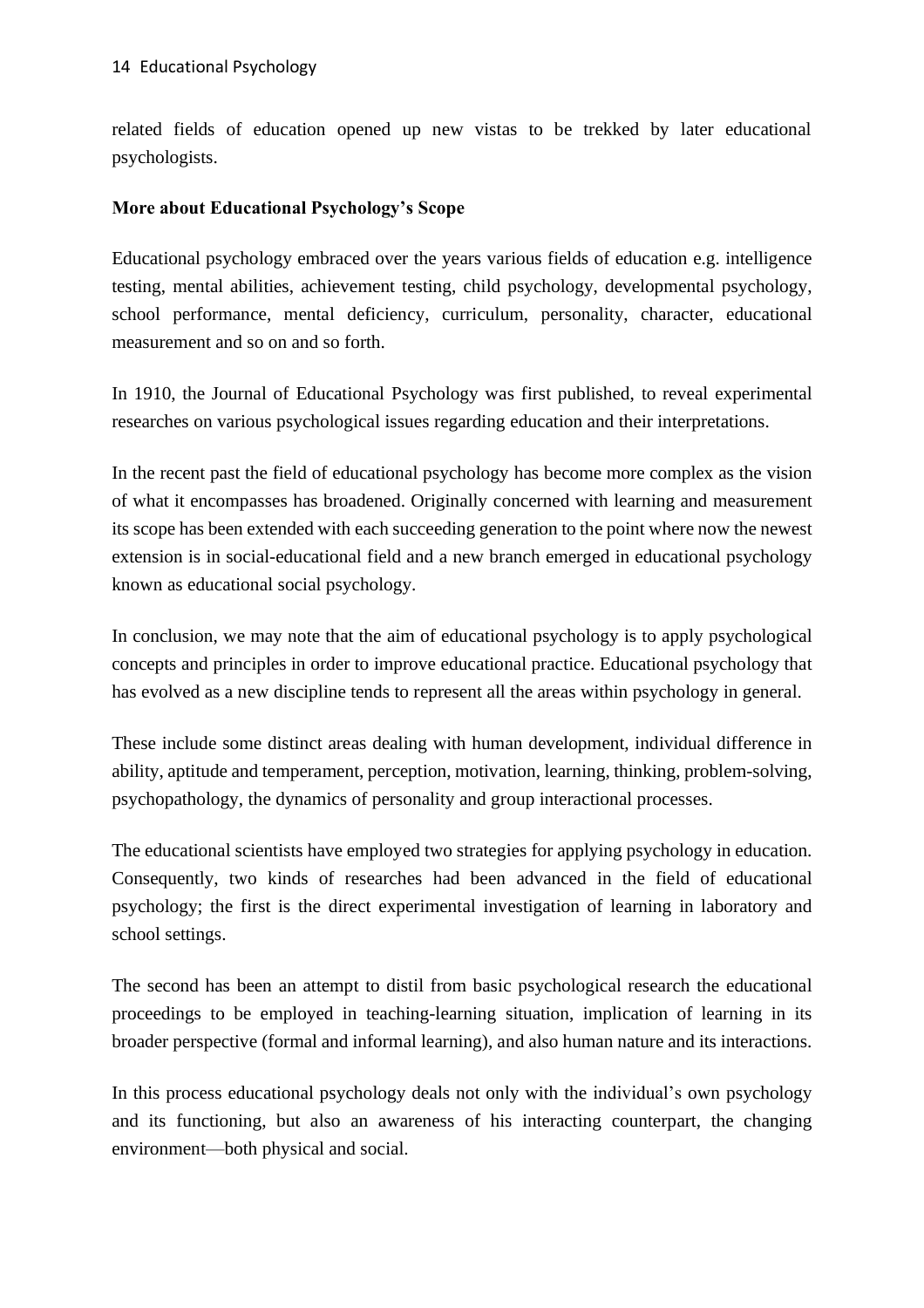Any educational endeavour is actually a learning situation; the task of educational psychology is to study the learner in that situation. The first learning situation outside the family a child (or a learner) encounters is the school, which is again teaching-learning condition oriented. The teacher's duty in this setting is to apply the general propositions received from psychology and apply them in the classroom.

But not one single strategy employed so far had yielded any fruitful result. A more practical oriented strategy is required in order to synthesize the learner, the teacher the instructional techniques and the educational managers on the one hand and producing qualified students to meet the demand of the day, on the other.

The world we live in today is shaped to a considerable degree by the decisions people make individually and collectively. Any decision-making needs possessing some knowledge and use them in solving problems. In other words, the kind of perceiving, thinking and evaluating that goes into the problem solving has to be considered.

Historically, possession of knowledge and its utilization are learned during the developmental years of the children through interacting with parents, employers, religious and political leaders as well as teachers in the classroom.

The interaction with the teachers is no less important in the process of our lifelong learning even if the exposure to school be brief and transitory (this is stated considering the number of dropouts at the school level in our country). It has an impact in their lives, nevertheless.

Specially in the developing countries like India and South Asia the involvement of young people with teachers and schools is certainly increasing as revealed by survey reports at Governmental level for the last two decades. Teachers do play an active role in the teachinglearning system.

It will not be unreasonable to say that the kind of future we and our children will experience is influenced more by teachers than by any other professional groups.

The world of tomorrow will be shaped not only by what today's children are learning from their teachers, but also by the 'way' they are learning it, for it is the way knowledge is presented that determines how children will learn to solve problems. Thus according to Lindgren (1980), the 'how' of teaching includes not only teaching methods, but also teachers' attitudes and values, and full range of teachers' classroom behaviours.

They serve as 'models' whose way of thinking, behaving, attitudes, advice and manner, the process of acquiring and imparting knowledge are imitated in more ways than they can